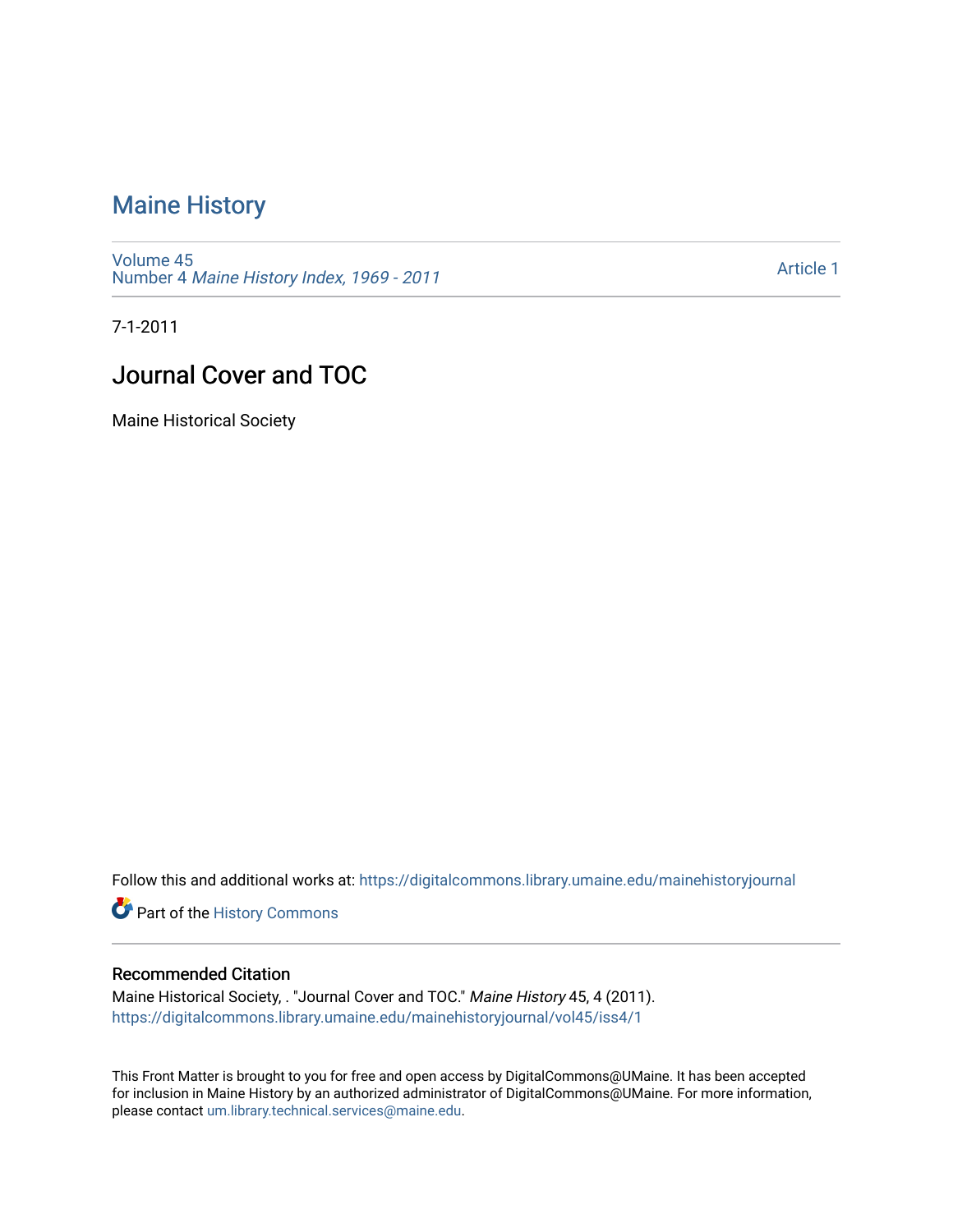**JULY 2011** 

**VOLUME 45** 

# MAINE HISTORY



Maine History Index, 1969-2011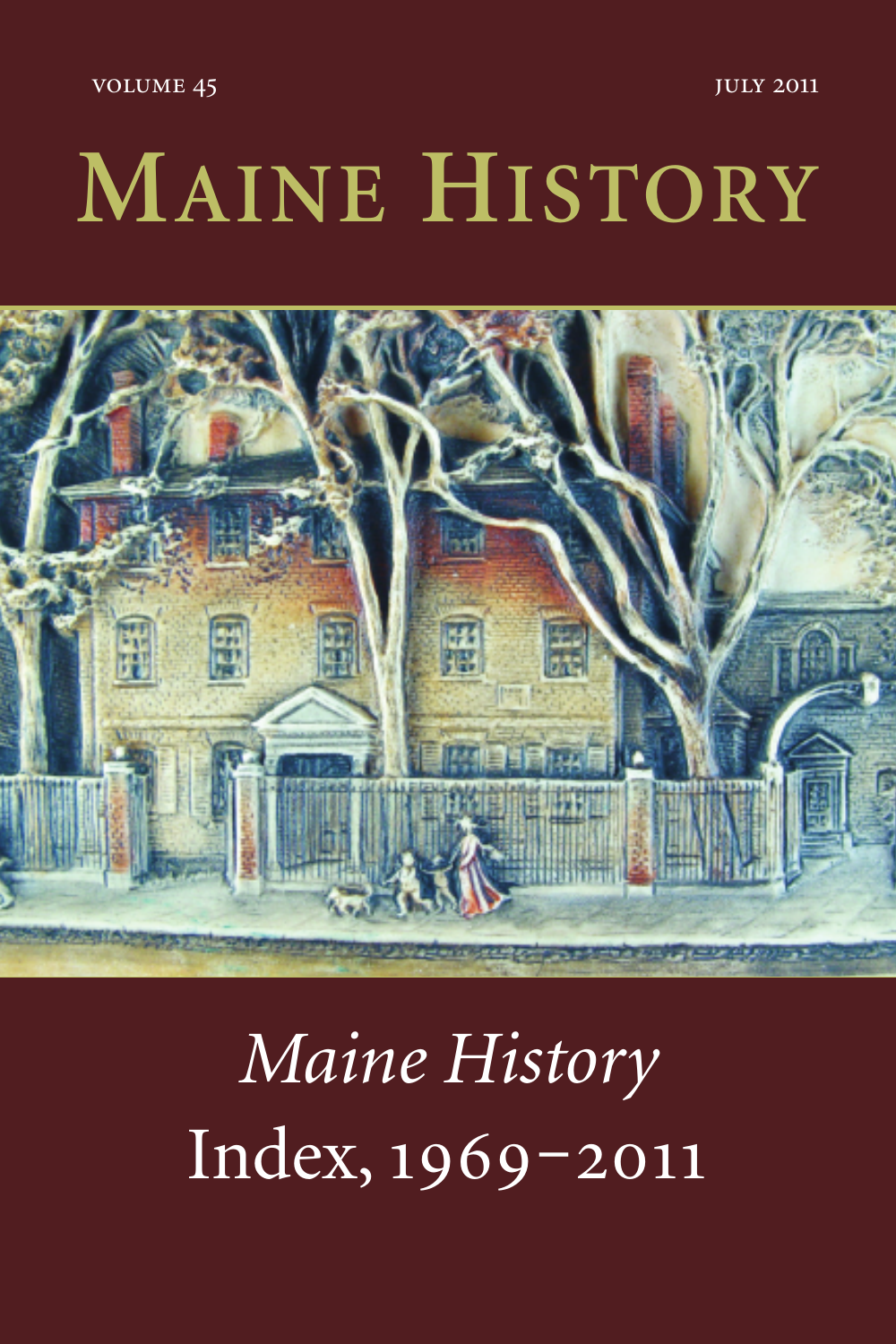#### MAINE HISTORICAL SOCIETY

489 Congress Street Portland, Maine

*Maine History* is published by the Maine Historical Society in cooperation with the Department of History at the University of Maine.

> Editorial Office Department of History 5774 Stevens Hall, University of Maine, Orono, Maine

All correspondence and manuscripts for review should be sent to Editor, *Maine History*, 5774 Stevens Hall, University of Maine, Orono, ME 04469. Two copies of manuscripts should be submitted in double-spaced typescript and should conform to *The Chicago Manual of Style*, 14th ed. Manuscripts accepted for publication in *Maine History* are typically 15-30 pages in length. Manuscripts will not be returned unless accompanied by a stamped, selfaddressed envelope. The Maine Historical Society assumes no responsibility for the opinions and interpretations expressed by its contributors. The articles appearing in Maine History are abstracted in *Historical Abstracts* and *America: History and Life*.

Books for review should be sent to the book review editor, Stanley Howe, Director, Bethel Historical Society, Dr. Moses Mason House, Bethel, ME 04217.

*Cover illustration:* Since its founding in 1822, the Maine Historical Society has been noted for the vigor of its publishing effort. These publications, an essential foundation for our early province and state history, include the *Collections of the Maine Historical Society*, the *Documentary History of Maine*, the *Baxter Manuscripts*, *York Deeds*, and the *Maine Province and Court Records*. Equally important in more recent times have been the *Maine Historical Society Quarterly* and *Maine History*, which cover topics from Maine's prehistoric times to the present. This volume is devoted to a comprehensive subject index of the latter two. The cover illustration is a *Souvenir Plaque of the Wadsworth-Longfellow House* from the MHS Collections.

> Copyright © 2011 by Maine Historical Society ISSN 1090-5413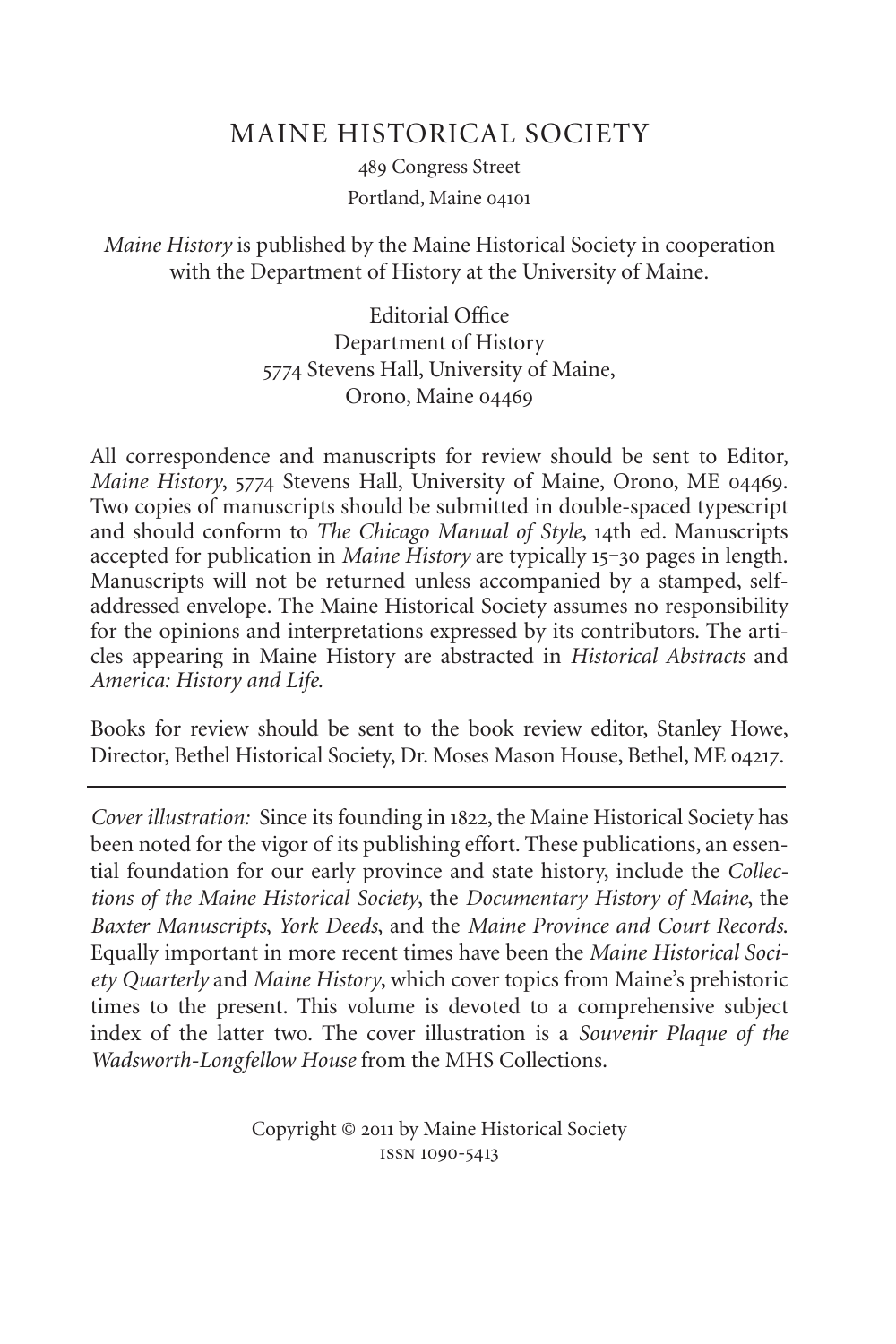# Maine History



*Editor* RICHARD W. JUDD

*Editorial Board* ROBERT H. BABCOCK, Chairman University of Maine *Emeritus*

EMERSON BAKER Salem State College

LIBBY BISCHOF University of Southern Maine

PAUL BURLIN University of New England

> **JOYCE BUTLER** Kennebunk

EDWIN A. CHURCHILL Maine State Museum

RICHARD CONDON University of Maine at Farmington

JOSEPH CONFORTI American and New England Studies University of Southern Maine

ELIZABETH DEWOLFE University of New England

**JOEL EASTMAN** University of Southern Maine

**GRETCHEN FAULKNER** Hudson Museum University of Maine

GREGORY P. GALLANT Margaret Chase Smith Library

> WENDY HAZARD University of Maine at Augusta

*Book Review Editor* STANLEY R. HOWE

**STEPHEN HORNSBY** Canadian-American Center University of Maine

STANLEY R. HOWE Bethel Historical Society

JAMES LEAMON Bates College *Emeritus* 

MAUREEN ELGERSMAN LEE University of Southern Maine

> SARAH MCMAHON Bowdoin College

HARALD PRINS Kansas State University

HOWARD P. SEGAL University of Maine